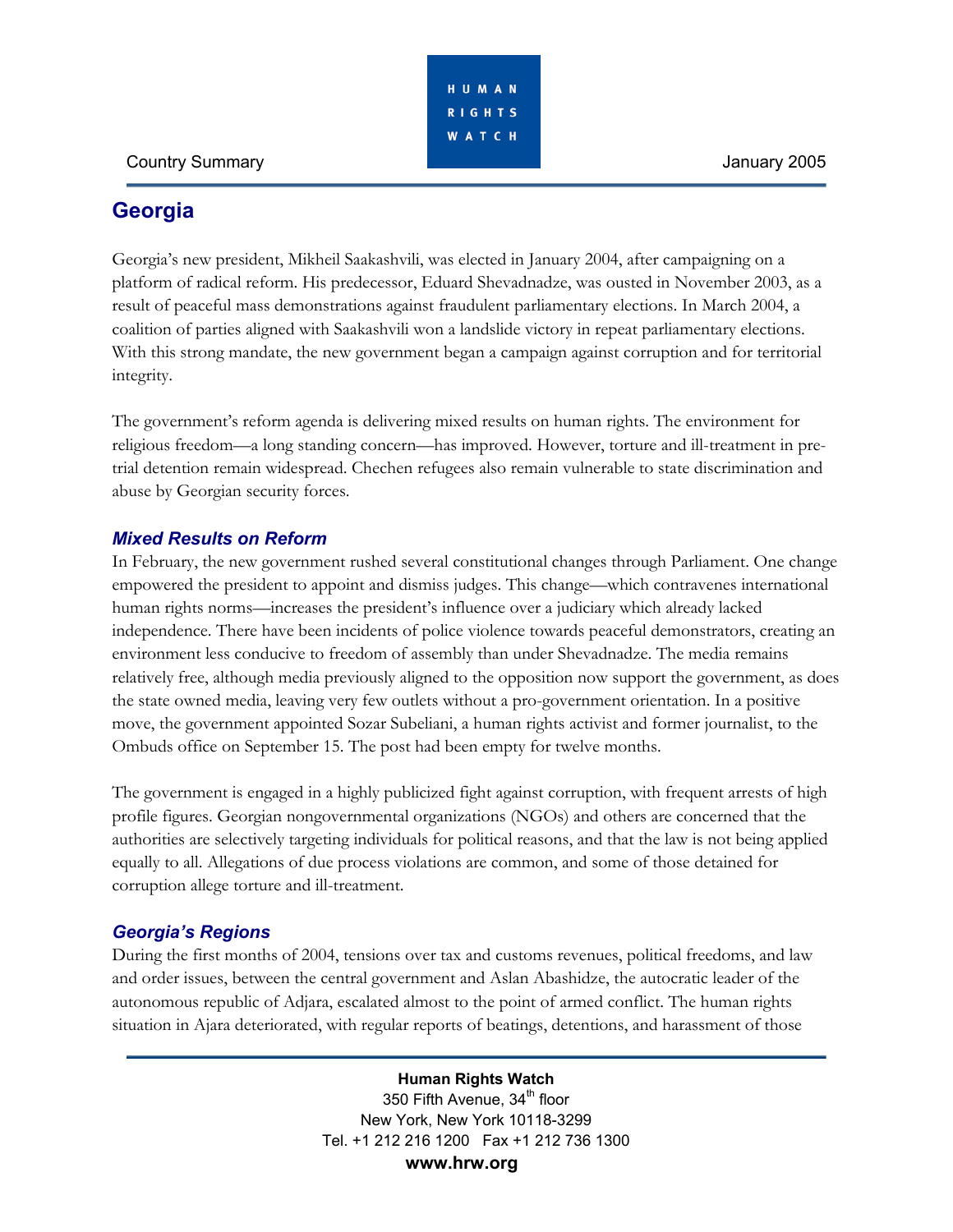critical of Abashidze and his government. In May, after negotiations led by Russia, Abashidze backed down and left Ajara. Since then, reports of abuses in Ajara have declined dramatically, particularly those concerning freedom of the press and freedom of association. Tension between Georgia and the breakaway republic of South Ossetia also worsened during 2004, resulting in sporadic armed clashes. Negotiations in August between Georgia, South Ossetia, and Russia calmed the situation, at least temporarily. Both sides accuse the other of torturing members of their security forces who were taken prisoner. Human Rights Watch has insufficient information to substantiate the claims.

### *Religious Freedom*

During the last four years of the Shevadnadze government, Georgia experienced an increase in religious intolerance towards non-traditional religious groups, including Baptists, Jehovah's Witnesses, and Evangelists. These groups faced hate speech and violent attacks by organized groups of Orthodox Christian vigilantes. The state failed to respond adequately, and sometimes even cooperated in the attacks, which consequently became more frequent and pervasive. The attacks and hate speech subsided prior to the November 2003 elections, leading to speculation about how closely the government controlled the violence. In 2004, there were some reports of intimidation and violence against religious minorities, although at significantly reduced levels to previous years. This decrease has improved the environment for freedom of religion.

In a positive move against impunity, the police arrested Vasili Mkalavishvili and seven of his followers in March. Mkalavishvili has led many violent attacks on religious minorities. However, the police used excessive force during the arrest, which was broadcast on television. At this writing, Mkalavishvili remained in custody awaiting trial. The new government has failed to bring to justice the perpetrators of scores of other attacks, and at times, appears to fuel religious intolerance through the use of nationalist rhetoric aimed against "alien influences," a veiled reference to non-traditional religious groups.

#### *Torture*

Torture in detention and due process violations remain widespread in Georgia. There are continuing reports of the practice of isolating detainees in circumstances that amount to incommunicado detention, and restricting access to defence counsel. Judges sometimes ignore torture allegations. There were reports of several deaths in custody under suspicious circumstances, an increase from previous years. Reports of torture in detention include beatings, cigarette burns, threats of rape, and the use of electric shock. The authorities prosecute the perpetrators of torture in some cases. However, in many cases, the perpetrators are not brought to justice.

In a case that exemplifies the more troubling aspects of the government's fight against corruption, the former chair of the State Audit Agency, Sulkhan Molashvili, alleged he was subject to torture in pre-trial detention following his arrest in April on corruption charges. An independent forensic expert confirmed signs of torture on Molashvili's body after his arrest, including cigarette burns, and injuries consistent with the use of electric shocks. The Tbilisi city prosecution office opened an investigation into the

> **Human Rights Watch**  350 Fifth Avenue, 34<sup>th</sup> floor New York, New York 10118-3299 Tel. +1 212 216 1200 Fax +1 212 736 1300  **www.hrw.org**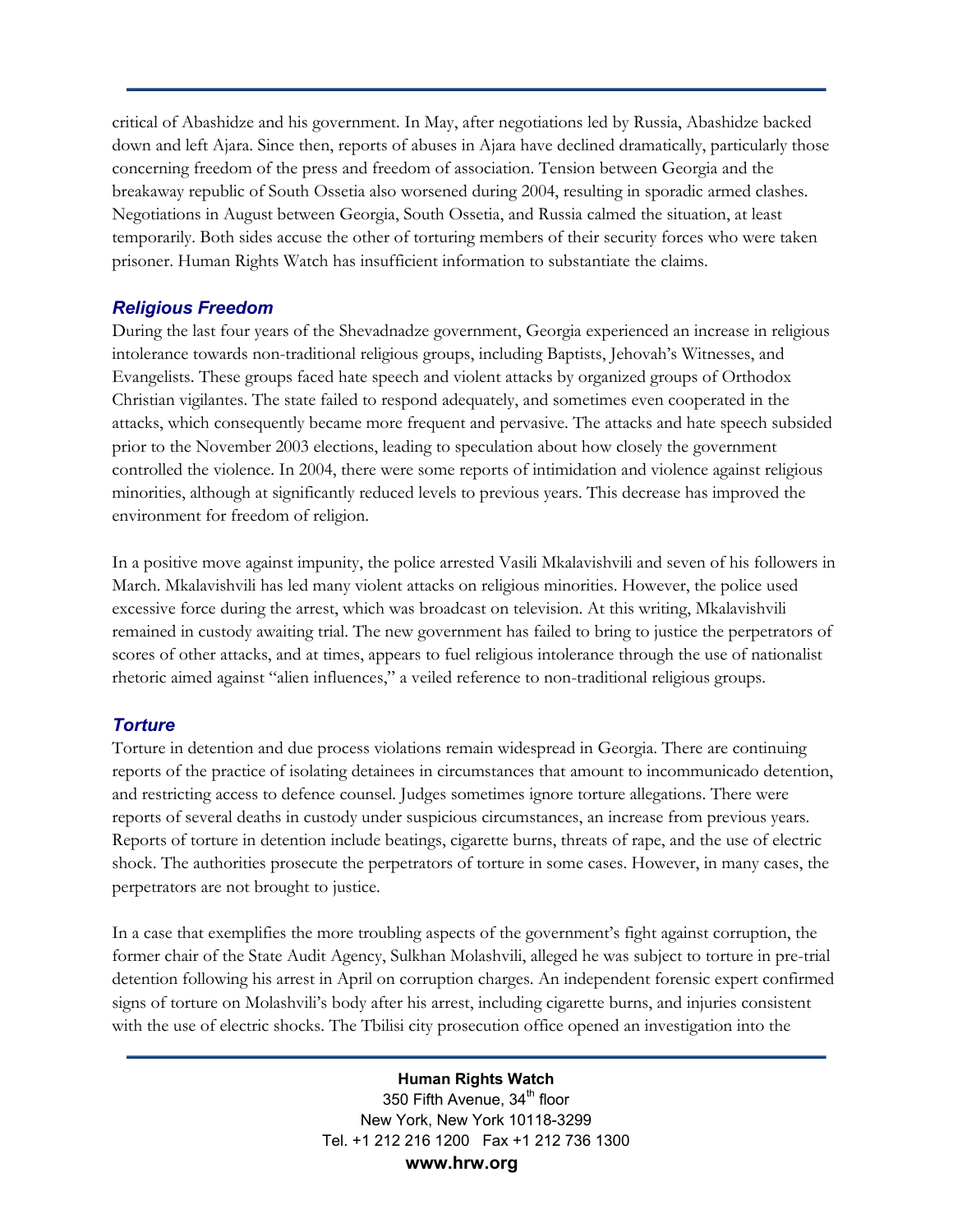torture allegations on July 5, 2004. In mid-July the Tbilisi city prosecutor stated that the investigation showed that the wounds had been inflicted either by Molashvili himself or other prisoners. At the time of writing, the investigation is on-going.

In October, in response to increasing reports of torture, Minister of Internal Affairs Irakli Okruashvili discussed with NGOs and the Ombuds office a plan to set up independent monitoring groups to supervise arrests and detention facilities. At this writing, the plan was yet to be implemented.

### *Chechen Refugees*

Chechen refugees in Georgia remain vulnerable to abuse. They lack adequate housing, medical care, and employment opportunities. The refugees are subject to police harassment and threats of *refoulement*. Georgian authorities suspect some refugees of involvement in terrorism, and abuses take place during counter-terrorism operations. In May, Chechen refugees in the Pankisi Valley went on a hunger strike for over a week, protesting police harassment, including unauthorized and intimidating house searches. In August, following Russia's unilateral closure of the border and pressure from Moscow about the presence of "terrorists" in the Pankisi Valley, masked Georgian security forces carried out raids against homes occupied by refugees and Kists (ethnic Chechens from Georgia). Up to twelve men were detained and accused of illegally entering Georgia. All were released within several days without charge.

In February 2004, two Chechens, Khusein Alkhanov and Bekhan Mulkoyev, were released from custody after a Georgian Court refused to extradite them to Russia on terrorism charges, citing the fact that Alkhanov is a refugee and a dispute about Mulkoyev's identity. The men went missing soon after their release, and later appeared in Russian custody. Human rights groups in Georgia suspect that Georgian authorities aided the Russian security forces' detention of these men, in breach of Georgian law and international standards prohibiting return in cases where there is a risk of torture.

### *Key International Actors*

The World Bank and European Commission co-sponsored a donors' conference in June 2004. In a move illustrative of the huge international support enjoyed by Georgia, the international community pledged U.S. \$1billion in aid over the next two years at the meeting. The donors stated that the aid was to promote economic reform, improve governance, and combat poverty.

In June, the European Union (E.U.) pledged to double its financial assistance to Georgia over the next three years and announced the inclusion of Georgia in its European Neighborhood Policy. The policy offers financial benefits subject to Georgia's compliance with jointly negotiated political and economic criteria.

In May 2004, the Council of Europe Committee for the Prevention of Torture visited Georgia, completing a trip interrupted by the upheaval in November 2003. Members of the Committee found that prison conditions were disastrous and encouraged the authorities to develop a plan to improve them.

> **Human Rights Watch**  350 Fifth Avenue, 34<sup>th</sup> floor New York, New York 10118-3299 Tel. +1 212 216 1200 Fax +1 212 736 1300  **www.hrw.org**